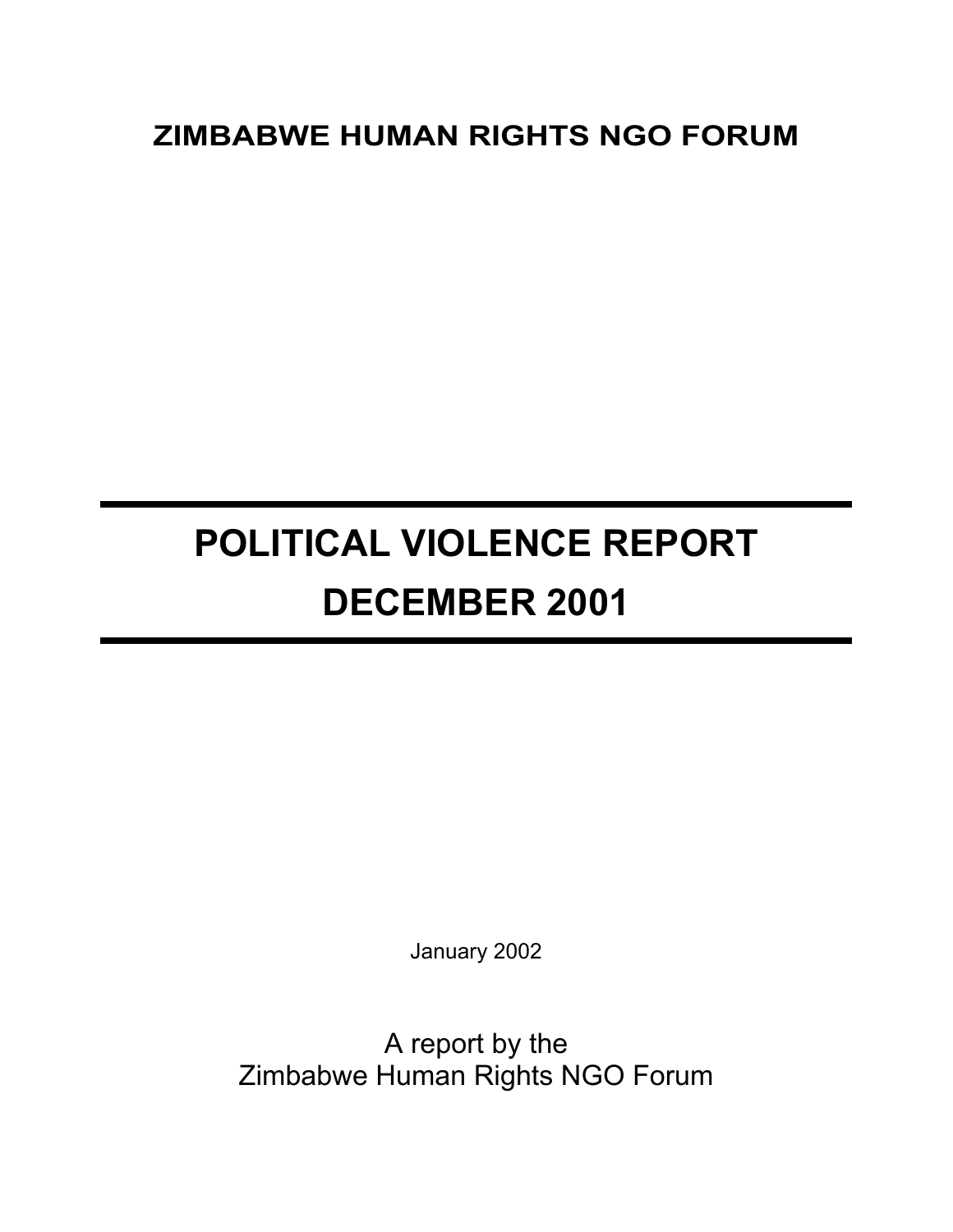# **Summary**

A reign of terror was unleashed in Harare's high density suburbs by youths suspected of being a part of a Zanu-PF militia that graduated from the Border Gezi Youth Training Centre in Mount Darwin. Officially the centre is was set up as a Nation Service training facility. The youths wore the official green military fatigues being issued to graduates from the centre.

Biggie Chitoro, a war veteran charged for the murder of MDC activist, Fainos Kufazvinei Zhou, in June 200, was released on bail on 06 November 2001. Chitoro had spent 13 months in remand prison. Chitoro's bail conditions are that he is not to participate on political activity and should report to Mberengwa Police Station three times a week. However, in December he set up a base at Chingoma Secondary School where approximately 200 youths are unleashing terror on villagers in Mberengwa under the guidance of himself and Elias Shiri, a teacher at Zvishava Primary School.

The two were responsible for more than 15 incidents of torture and assault that were reported to the Human Rights Forum in the run up to the June 2000 parliamentary election including sexual torture, falanga and burning with plastic.

Chitoro was also charged with public violence, assault, kidnapping, property destruction and theft, however these charges were dropped in accordance with the presidential amnesty of October 2000.

A total of seven murders were reported; the highest number for any month in 2001. In two of the murders, the victim's heads were hacked off. This figure excludes the disputed death of Laban/Lambani Chiweta.

A list of all reported deaths as at 31 December 2001 due to political violence is given at the end of this report.



# **December 2001 Totals**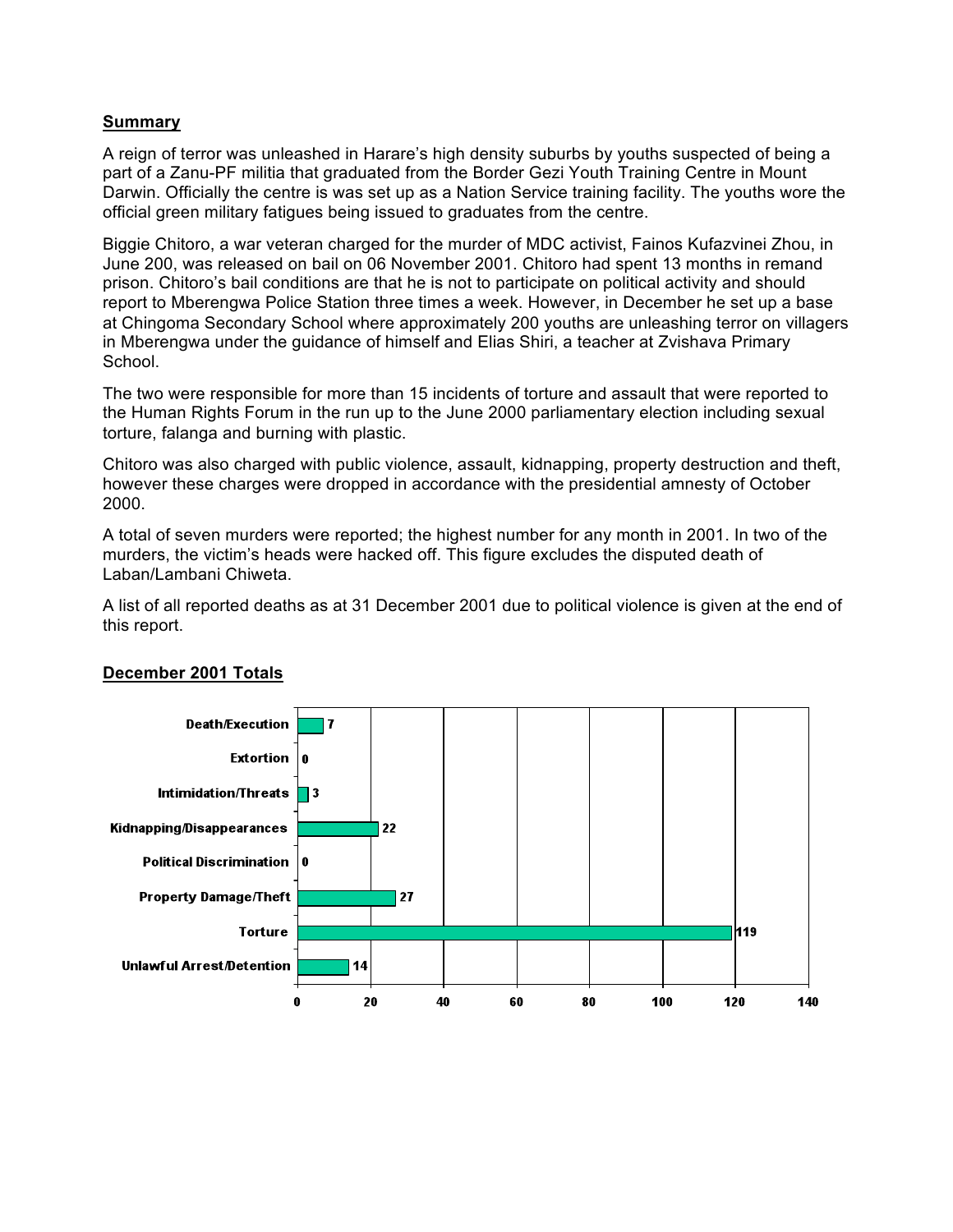# **Cumulative Totals January-December 2001**



#### **Sources: Amani Trust medical assessments, HR Forum legal statements, CFU reports and newspaper reports.**

**Notes to Tables: The** following categories have been changed and/or expanded due to the nature and the volume of crimes.

**Unlawful Arrest/Detention: Unlawful** arrests perpetrated by members of the police force and unlawful detentions by state agents, members of political parties and private individuals

**Kidnapping/Disappearances: Victims** who have been released and those who are still missing.

**Torture:** Crimes of torture include rape. Rape is a highly underreported crime in Zimbabwe. To date, the HR Forum has only been able to document three cases, all in the month of June. Rape has not been allotted its own category as the low number would minimise the actual occurrences of rape and not effectively illustrate the volume of this crime.

All cases under torture also fall under the definition of torture according to the general definition of torture given in the

United Nations Convention Against Torture and Other Forms of Cruel, Inhuman and Degrading Treatment and Punishment.

The four elements of torture are:

- 1. Severe **pain** and **suffering**, whether physical or mental
- 2. **Intentionally** inflicted
- 3. With a **purpose**
- 4. By a state official or another acting with the **acquiescence** of the State.

**Displacement/Eviction:** More than 70 000 persons were internally displaced between January and December 2001.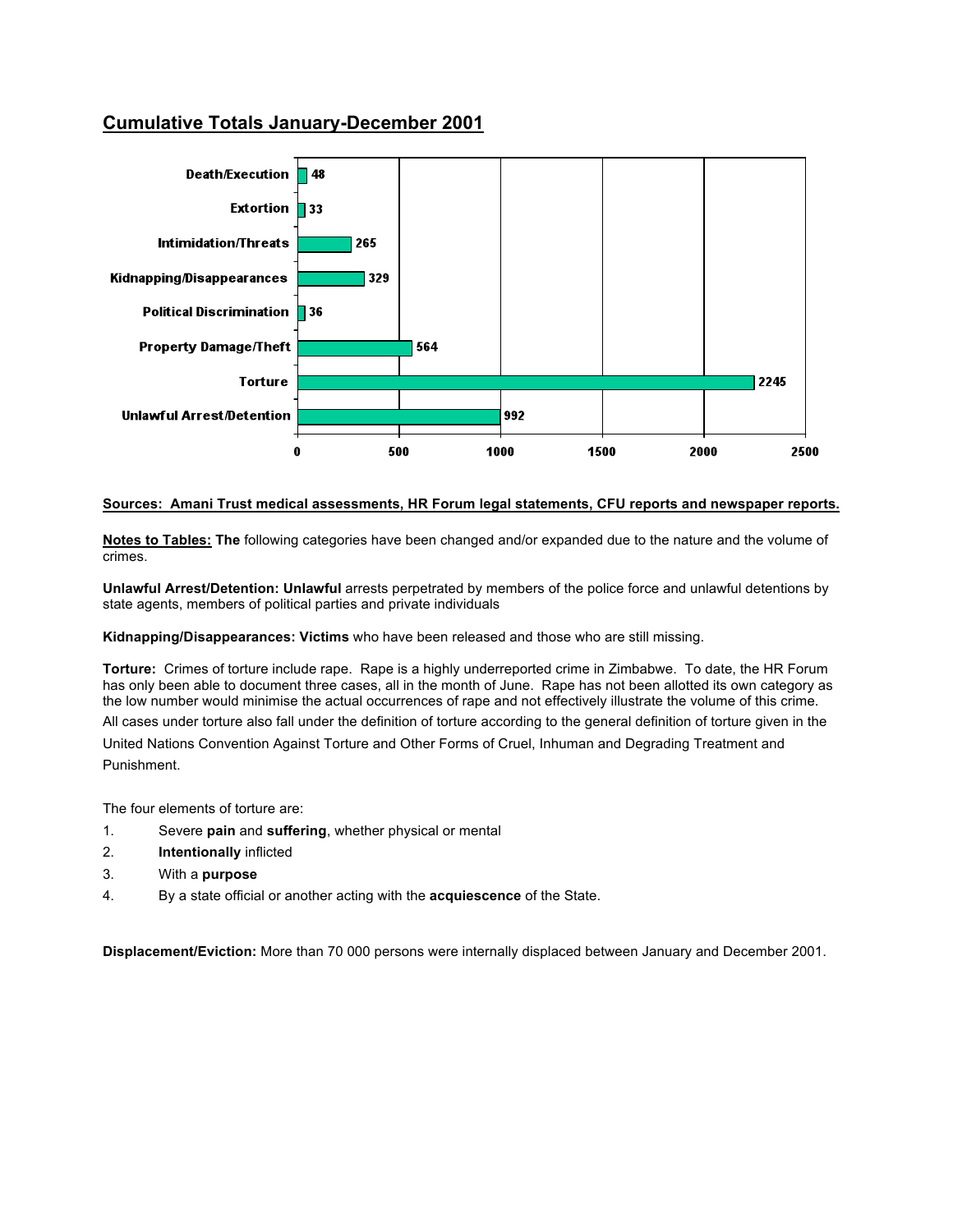# **December Violence**

# **Bindura**

#### *18 December 2001*

• Duncan Cooke, a farm manager at Butleigh Farm in Mtepatepa, was stabbed in the side of the head with a panga by 6 Agritex officials that had arrived at the farm to peg it. Cooke sustained serious head injuries and received 18 stitches. No arrests were made.

### *23 December 2001*

• **Trymore Midzi**, the MDC vice chairperson for Bindura district, was abducted from Chipadze Bottle Store by Zanu-PF youths who were assisted by National Service youths. Midzi was attacked with chains, sticks and knives. A post mortem confirmed that Midzi died of multiple bruises, stab wounds, abrasions and a skull fracture sustained during the attack.

Nine suspects were arrested including Joseph Washington Mandundu, Zachariah Matuta, Chareka Khumbukani, Emergency Chiwawa, Shepherd Gomo, Lastino Ngulube, Chasi Roy, Cain Kajokoto, Disto Wadi. They were remanded in custody to 11 January 2002.

# **AC**

• My son Trymore Midzi died as a result of torture at the hands of Zanu-PF youths. We tried to bury him in Chiweshe but were harassed until we eventually buried him in Bindura. The night after we buried him, my house in Bindura was attacked and stoned at about 4am. We then tried to visit my son's grave but were ambushed and driven away with sticks and axes. I have now fled the area and come to Harare.

# *25 December 2001*

• **Laban CHIWETA** (as reported in the Daily News) **/ Lambani CHIMWETA Chambara** (as reported in Herald) of the MDC, was reportedly assaulted by armed riot police on December 6 2001. On this date 10 riot policemen raided a house sheltering victims of Zanu-PF violence from Bindura and assaulted its occupants. Approximately 40 persons were in the house and all were assaulted with batons and clenched fists. Chimweta/Chiweta reportedly died as a result of head and body injuries sustained in this attack. However the Herald claimed that the murder report in Daily News was false and that Chimweta/Chiweta had died of cerebral malaria.

# *29 December 2001*

• Moffat Chivaura was abducted together with four other MDC supporters in Bindura by suspected member of the Zanu-PF youth brigade. The five are still missing.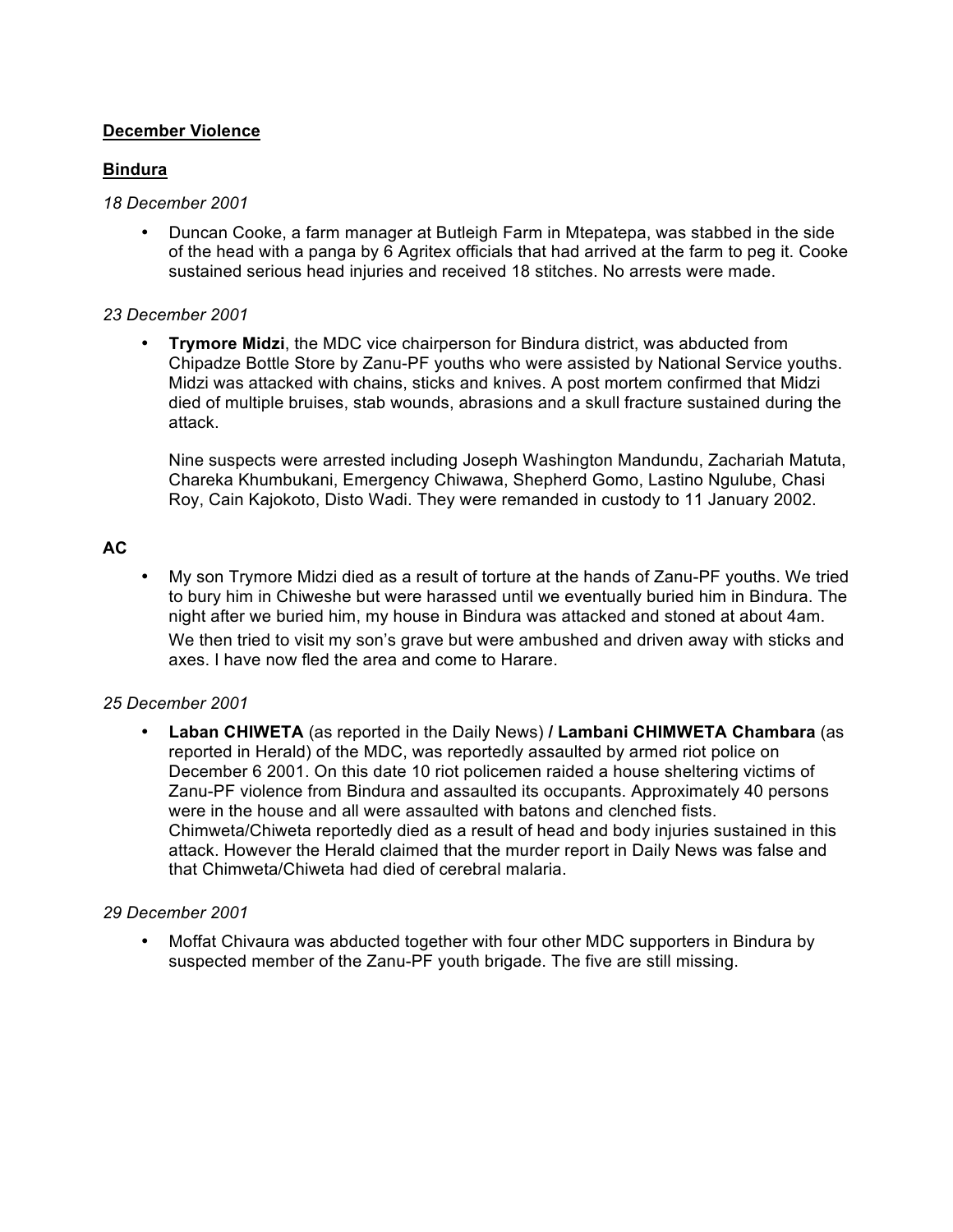# **Budiriro**

### *19 December 2001*

• Unnamed residents from Budiriro 5 were beaten by youths in National Service military fatigues. The youths arrived in Budiriro and randomly ordered residents to sweep the shopping centre beating those who refused to obey.

# **Chegutu**

### *December 2001*

• The acting Town Clerk, Gerald Mudimu, was threatened with death by Zanu-PF supporters if he went ahead with the swearing ceremony of MDC mayoral elect, Francis Dhlakama.

### *08 December 2001*

- Blessing Dhlakama, the MDC candidate for the Chegutu Mayorship, had his house attacked by Zanu-PF supporters from outside Chegutu on first day of polling for mayorship.
- MDC youths were involved in a fracas with Zanu-PF youths. One was injured and admitted to hospital. Nine MDC supporters were arrested inn connection with the incident.

### *10 December 2001*

• James Tutani, an alderman in the Chegutu Town Council and also a member of Zanu-PF, was assaulted for having originally backed Zanu-PF's Lancelot Gasura for nomination as mayoral candidate, after Stanley Majiri lost. Another of Gasura's supporters was reportedly assaulted in Kadoma by Zanu-PF supporters.

# **Chikomba**

# *06-07 December 2001*

• A farm security guard at Majumba Farm in Chivhu, **Michael Mugodoki**, was found hacked to death and with his head missing a day after he had left home to guard construction equipment on the farm. The ZRP said that they are investigating the murder whose perpetrators are as yet unknown.

# **Chipinge North**

#### *25 December 2001*

• **Willis Dhliwayo**, a war veteran, was killed and dumped on the Chipinge-Mt Selinda Road. Dhliwayo had cut on his scalp, a perforated wound on right side of head and stab wounds on his stomach. It is unclear whether they perpetrators belong to the MDC or to Zanu-PF.

# **Chitungwiza**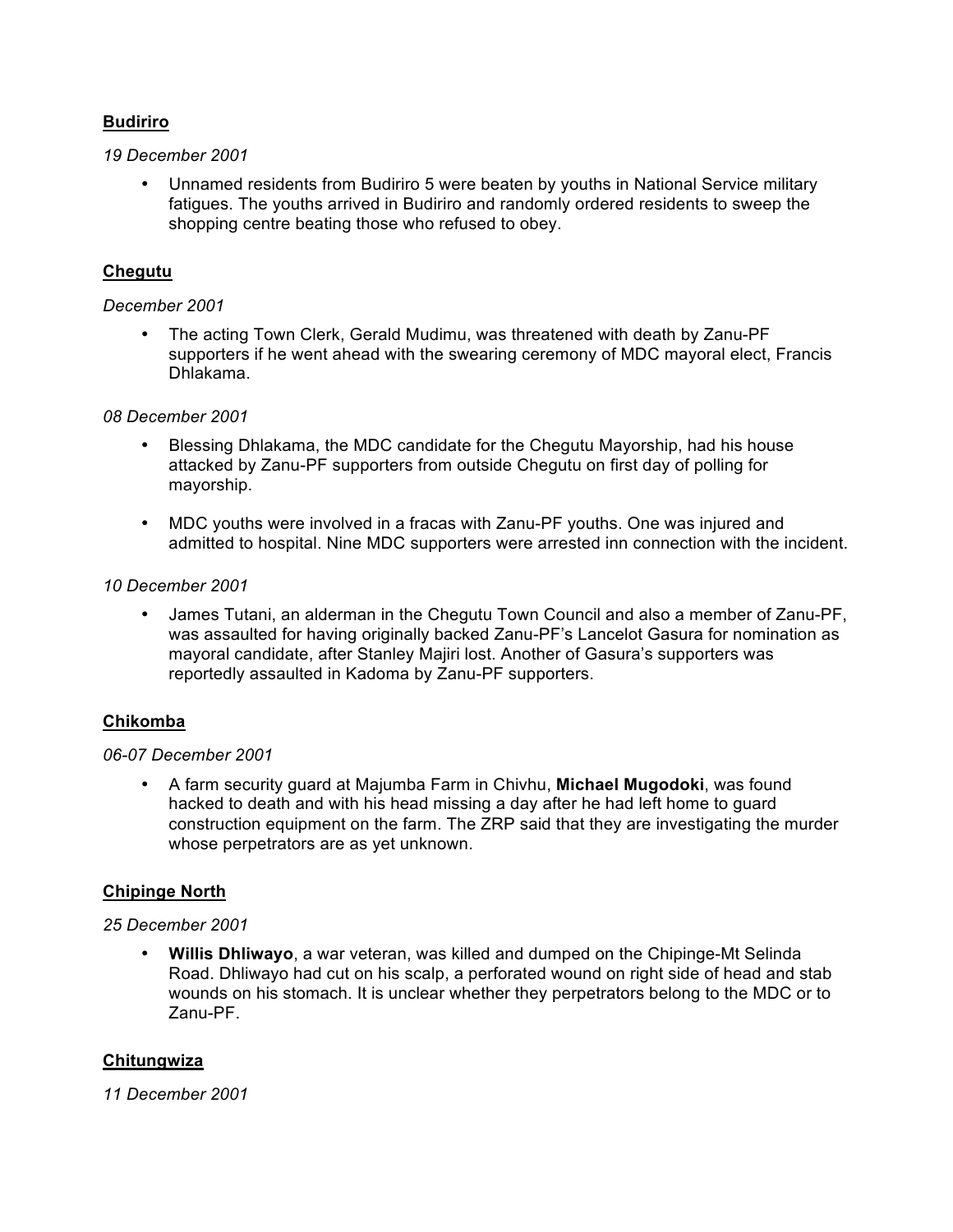• Two police officers from Chitungwiza were allegedly assaulted with sticks and bottles by MDC youths leaving rally. The two, Job Marange and Ben Tshuma were accused of being 'Zanu-PF policemen'. Marange was stabbed and left unconscious. One suspect was arrested.

# **Glen Norah**

# *28 December 2001*

• At Spaceman Shopping Centre in Glen Norah, residents from the area were severely assaulted with sticks, stones and ropes by Zanu-PF members. Approximately 200 Zanu-PF youths arrived in the area at around 2pm and randomly attacked persons at the shopping centre.

An unnamed man at Residents Bar was hit on the head with an empty beer bottle; he bled profusely and was taken to hospital in a police vehicle. No arrests were made.

# **Gokwe East**

#### *December 2001*

• Max Mutiri, the MDC publicity secretary in Gokwe, together with 9 other MDC youths were seriously assaulted at Mtora Growth Point. They were admitted to Mtora Hospital for treatment. Mutiri was transferred to Harare. The perpetrators were identified as Shumba, a CID officer, Madyira, the Zanu-PF district chair who acted in concert with unnamed Zanu-PF youths.

The MDC district chair, Ronias Sango, claimed that members of the ZRP in the area were part of a Zanu-PF militia which has 'openly told [them] to prepare for war'.

# **Gokwe West**

#### *18 December 2001*

• Paul Mukuwe of the MDC had his home burnt to ashes. Mukuwe was away in Kwekwe at the time of the attack having fled death threats by Zanu-PF supporters in October.

#### **J.R**

• 'A large group of Zanu-PF youths came to my house in Gumunyu village. They destroyed my house and beat my wife and myself up because we are MDC supporters. They beat us with iron bars, sticks and booted feet. The neighbours came and rescued me. The following day I packed my things and fled to Harare.'

#### **Gokwe West**

# *24 December 2001*

• In Manoti, **Rambisai Nyika** was abducted and force marched her to a Zanu-PF meeting at Manoti Business Centre. Nyika was attacked on her way back home. A blunt object used to crush her head and ribs and her body was dragged and dumped inside a hut. 12 Zanu-PF youths arrested in connection with the murder.

# **Guruve North**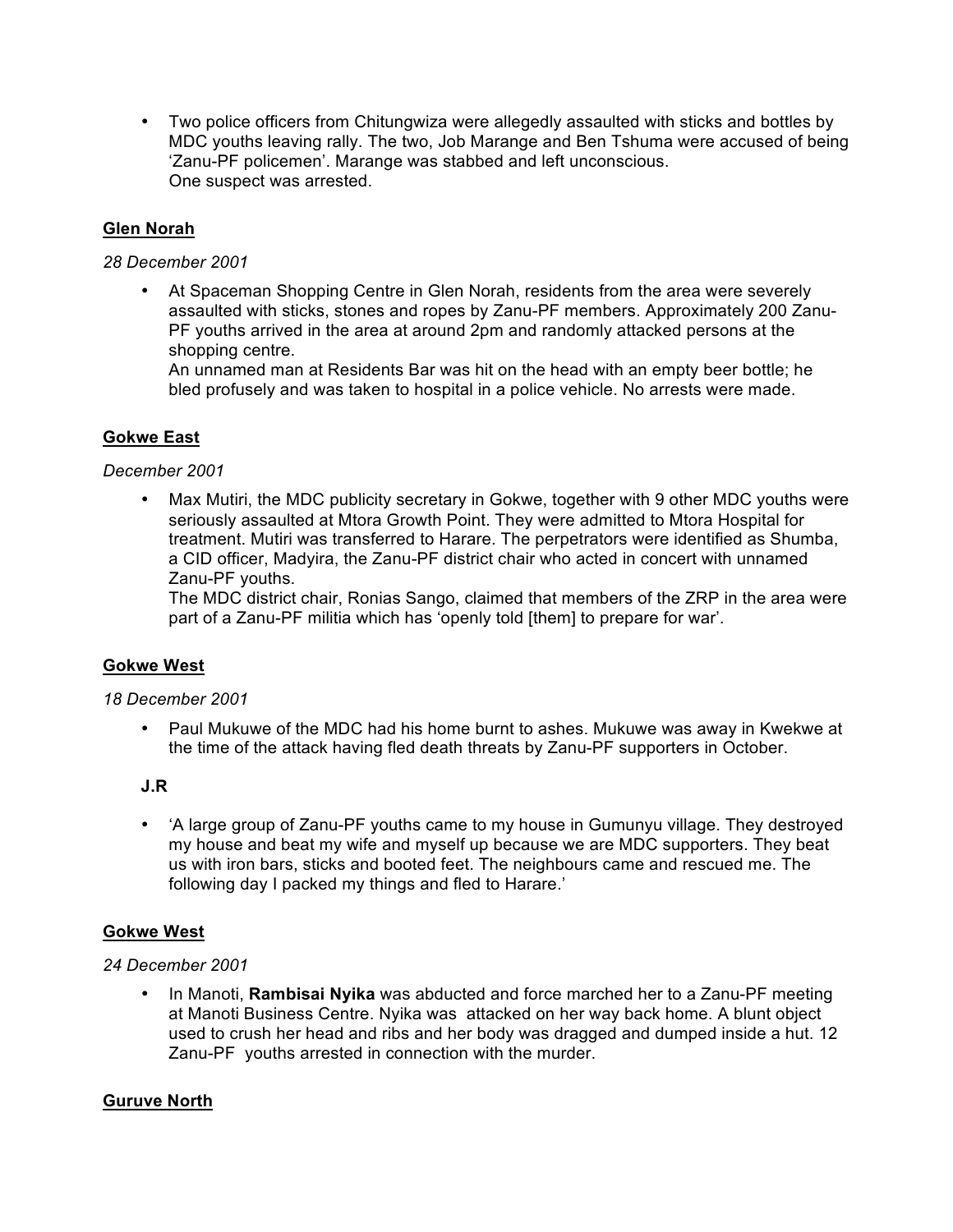#### *December 2001*

- Francis Butawi of Mushumbi Pools in Dande had home destroyed when he failed to produce a Zanu-PF party card or give names of the MDC supporters in the area
- An unnamed 12 year-old boy was also beaten for failing to identify MDC supporters in the area.
- Unnamed villagers from Mahuwe Village had their homes razed as punishment for supporting MDC. In Ward 22 opposition party sympathisers were displaced from their homes and forced to attend Zanu-PF meetings.

### *06 December 2001*

- The home of Ophias Mutandangayi, an MDC ward chairman, was burnt down. Mutandangayi, his three wives and seven children are now homeless.
- A further 11 homes belonging to MDC supporters were burnt down on the same day in Karayi Village.

# **Gwanda South**

#### *22 December 2001*

• Micah Sibindi together with 8 unnamed MDC supporters from Senondo Township were severely beaten by Zanu-PF members. They were admitted to Gwanda General Hospital for treatment and later discharged. Directly before the attack, the perpetrators had been addressed by Zanu-PF MP for

Gwanda South, Abednico Ncube.

# **Harare North**

#### *14-15 December 2001*

• Morgan Tsvangirai, the MDC president, was arrested at 0530 and detained for 4 hours at Harare Central Police Station for ostensibly for possessing an unlicensed walkie-talkie radio. (s14 of Radio and Communication Services Act, under which he was charged, does not require this).

#### **Hurungwe East**

- **Titus Nheya** was stabbed to death in Karoi. Nheya was the losing MDC candidate in June 2000 for Zvimba South.
- **Milton Chambati,** an MDC from Magunje was stabbed to death and had his head hacked off. Ngoni Benjie Diza, Misheck Nyaude, Chance Chaita, Benhilda, Oska Kwaramba, all Zanu-PF supporters were arrested, charged with murder and remanded in custody.
- A businessman at the growth point, Godfrey Munhuweyi Gumbo, witnessed the attack on Chambati. His store was looted following the attack when he was accused of supporting the MDC. His supermarket and bottle stores were destroyed and beer worth \$8 000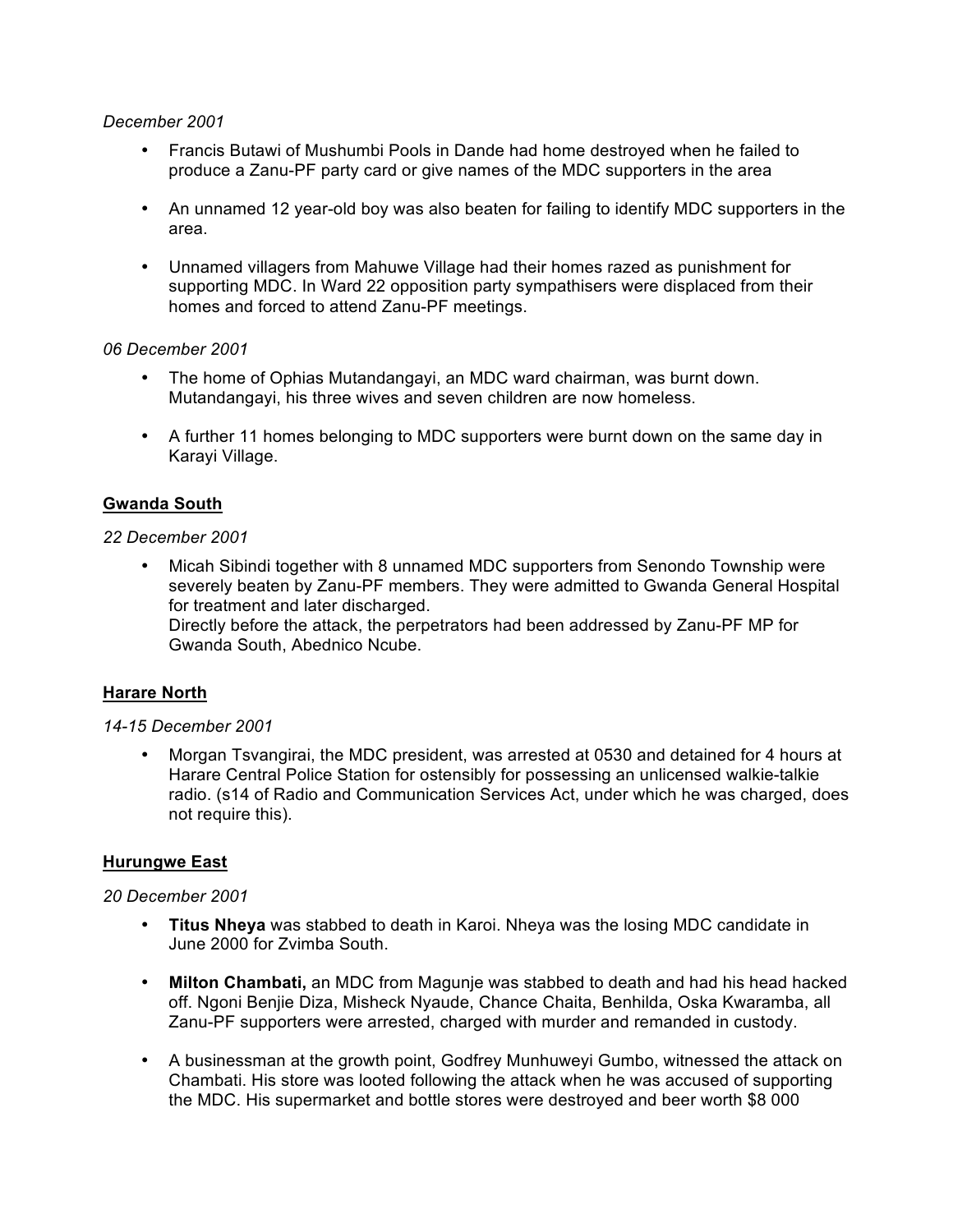looted. Gumbo was also physically attacked and sustained a deep cut in the head. The police only intervened after the attack on Gumbo's store and took Chambati's body to Karoi hospital mortuary.

The perpetrators are suspected of being a part of a Zanu-PF militia that graduated from the Border Gezi Youth Training Centre in Mount Darwin.

### *21 December 2001*

• Unnamed Zanu-PF supporters at the Zanu-PF offices in Karerechi were assaulted and had their party t-shirts confiscated by MDC supporters.

Conrad Chambati, Mackenzie Chambati, Musarambe Kamurire, Admire Kamuchinda, Shandirai Moyo, Sidney Bukuta, Johanne Ngoshi and Nyarai Tizora were arrested and charged with public violence over the incident and remanded in custody.

### **Kuwadzana**

### *31 December 2001*

- More than 70 unnamed residents in Kuwadzana Extension were severely assaulted with sticks, stones by Zanu-PF and National Service youths who were bussed into the area by Zupco buses from a war veterans base in Snake Park. Property worth thousands of dollars was destroyed as the militia went on door-to-door raids stoning and destroying windows.
- Vinah and Joubert Mpofu's house was stoned and property worth more than \$350 000 destroyed by suspected MDC supporters in Kuwadzana Extension. Vinah Mpofu was assaulted with sticks and other weapons and had her right arm broken.
- Dires Chiunda, a Zanu-PF supporter had his house in Kuwadzana extension stoned.

#### **Mberengwa East**

#### *14 December 2001*

• Edmore Muleya, an MDC member was arrested and charged with murder. No docket opened on the case nor was Muleya informed as to whose murder he was being charged with. He was released without being taken to court. Muleya was assaulted with whips and forced to drink 10 litre bucket of water whilst in police custody. His head was dipped in the bucket when he failed to finish the water.

Six went to the police station to check on Muleya, namely Ibraham Chalamanda, Herbert Chapendama, Paul Jera, Munyaradzi Mupazviripo, Penifara Diamond and Tichaona Chihota. There they were they were arrested for burning Douglas Chitekuteku, a war veteran's, house the week before. The six were taken to Macheke and held in custody until Monday 17 December and were severely assaulted before being released without charge.

• The home of the MDC secretary for Mberengwa East in Mataga was stoned because it housed MDC personnel. Wilson Kufa 'Biggie' Chitoro and unnamed youths were identified as the perpetrators.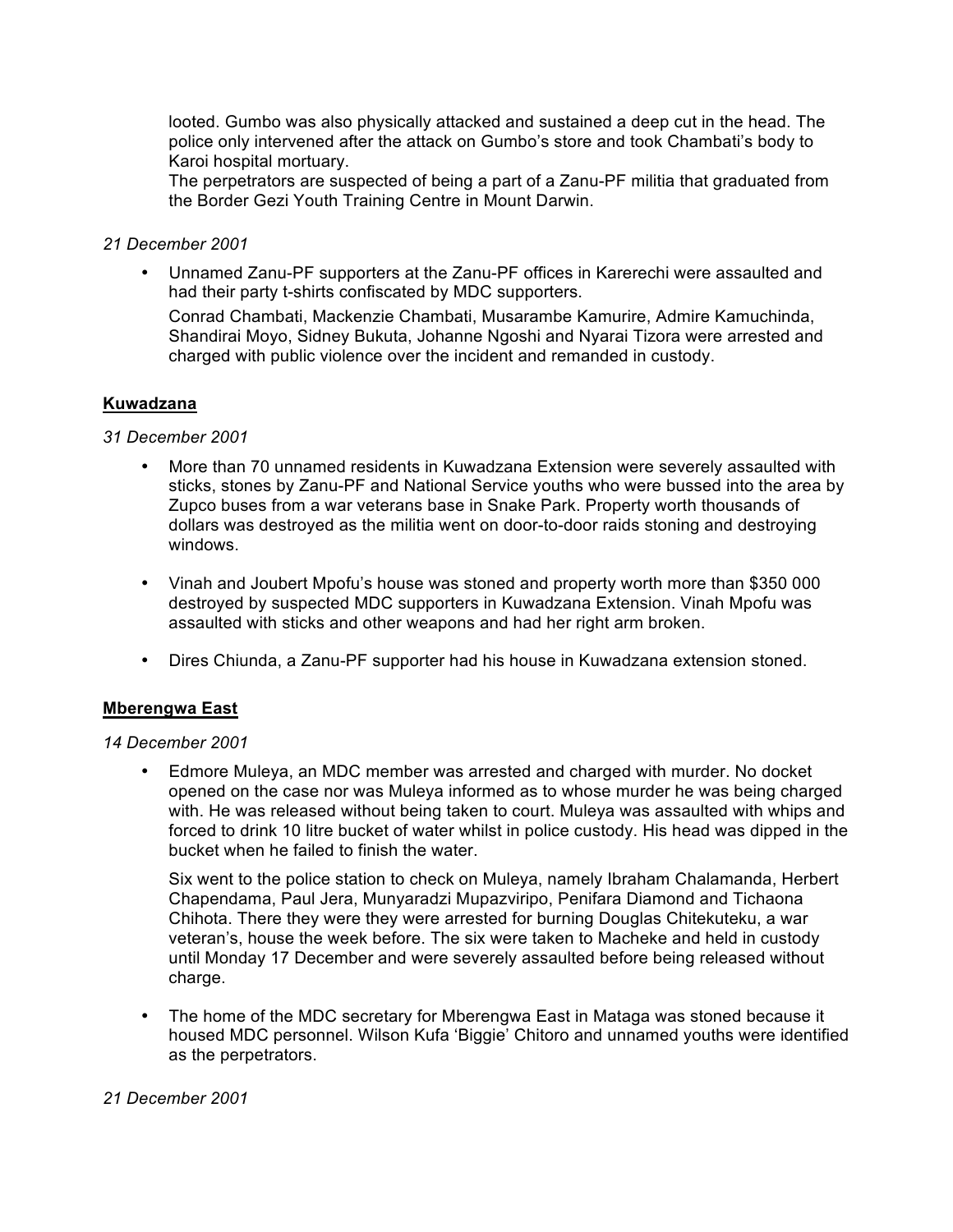• Tongai and Dzidzisanai Hove, both MDC supporters, were abducted in Mataga and taken to a Zanu-PF camp at Chingoma Secondary School where they were tortured. 8 MDC youths that went to the camp to demand the release of the two were arrested and detained by the police.

'Biggie' Chitoro, and unnamed youths were identified as the perpetrators.

• Three unnamed Zanu-PF youths were attacked at Chingoma Secondary School with sticks, stones and knobkerries by a group of MDC supporters. They were treated at Mataga Clinic.

16 MDC supporters in the area were arrested in connection with the incident; namely Frank Ndlovu, Godknows Nkomo, Amias Dhliwayo, Prosper Mupukuta Mombe, Simbai Moyo, Erasmus Matika, Zvidzai Shumba, Tamiranashe Hove, Tongai Hove, Dzidzisai Hove, Sibonginkosi Shoko, Clarence Maidza, Witness Taminyiwa, Norman Macheza, Nkosilathi Gambiza and Brighton Sibanda. They were all denied bail and remanded in custody to 10 January 2002

About 20 MDC youths are said to have disrupted a gathering of Zanu-PF youths that were toyi-toying in celebration of Unity Day, throwing missiles at them resulting in three Zanu-PF youths being injured. The group of Zanu-PF youths was accused of having kidnapped 3 MDC youths guarding Sekai Holland's house at Number 105 Mataga Growth Point, Mberengwa.

The MDC youths are reported to have then marched to Chingoma Secondary School to rescue their colleagues.

*22 December 2001*

#### **BM**

• 'Zanu-PF supporters came to my house in Chingoma Village and accused me of being an MDC supporter. There was about 15 of them.

They took me to Chingoma Secondary School where they beat me using their hands. I started to bleed through the nose. I was interrogated for along time before they let me go.'

# **Seke**

*19 December 2001*

• At Ruwa Rehabilitation Centre, Bernard Madzima, the medical superintendent, and Brook Chimoto, the principal therapist were assaulted by youths in National Service military fatigues who accused them of being MDC supporters enjoying the comforts of government offices and buildings.

# **Shamva**

#### *13 December 2001*

Several MDC supporters in Madziwa were attacked by suspected Zanu-PF supporters and war veterans in a spate of violence in which six homes were burnt down on 13 December.

• Fanuel Muronzi, an MDC member in Zuva Village, was struck twice on the head with an axe and once on the right leg by a group of approximately 60 Zanu-PF supporters. He treated at Madziwa Hospital for injuries he sustained in the attack. Muronzi's home was also burnt down.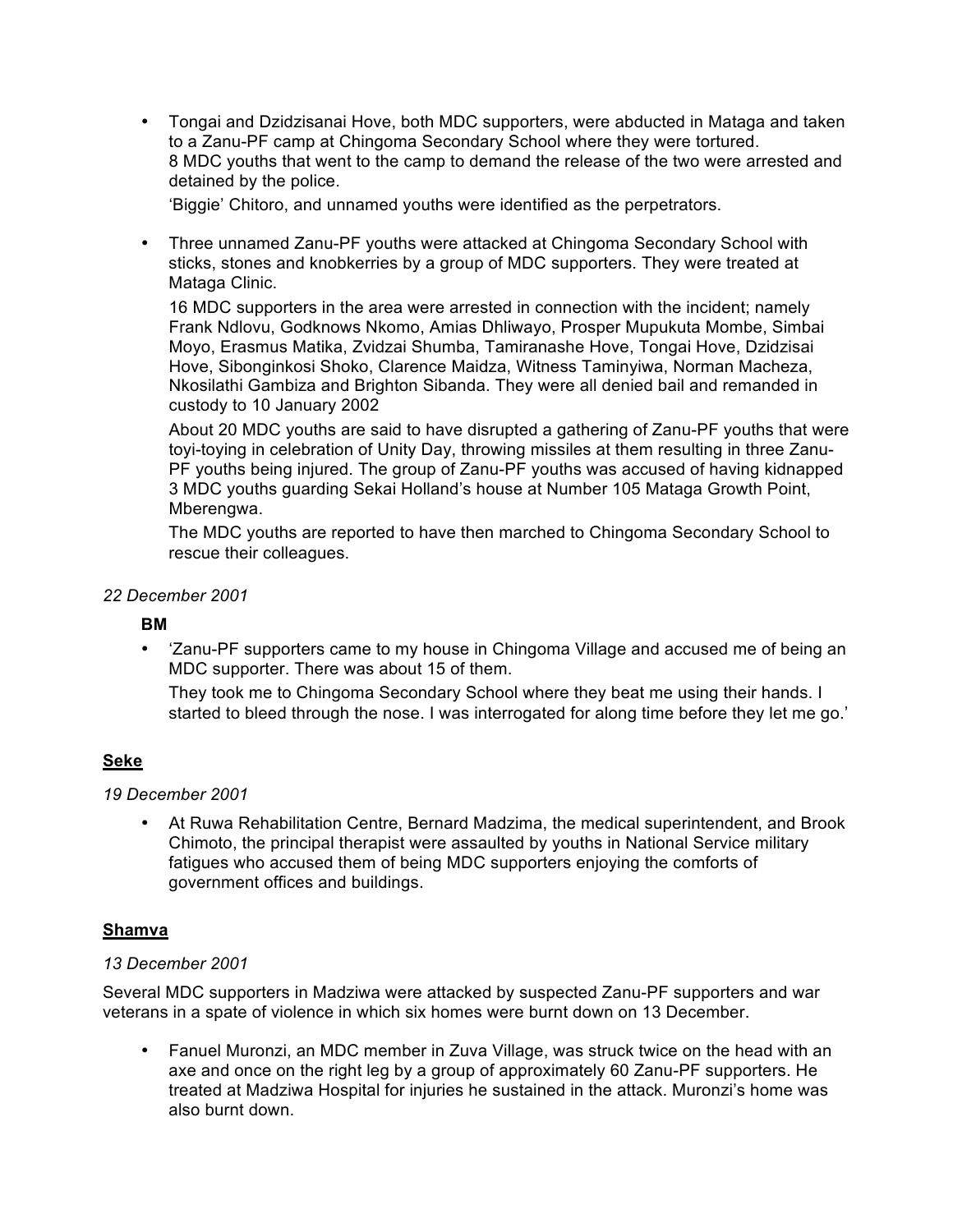- In Zuva Village, Clever Matanda's house was damaged while his kitchen was burnt down. His son, Elias was assaulted with chains sustaining blisters and cuts on stomach and back.
- Elijah Matanhaurwa, an MDC supporter, was struck with chains for continuing to support the MDC. Mutanhaurwa back is now swollen. His house was also damaged during the attack.

# *14 December 2001*

### Martha Muronzi

• 'At around 1am whilst my family and myself were asleep Zanu-PF supporters surrounded my homestead which is in the Chief Mutumba area in Madziwa. They wore MDC t-shirts to disguise themselves. They started knocking at the door but I did not open it. When they realised that I wasn't going to open the door they started breaking the windows. They then threw a lit object into the house that set it on fire. The whole house was burnt down.

I was stuck insid3 the house for some time as while they continued throwing lit grass into the house because I was afraid of being killed if I went outside.

One of the assailants threw a stone into the house at me that hit my hand, breaking my middle finger. They then left and we managed to escape from the burning house. I now have nothing left.

Some of the people who did this are: Obey Kaimba, Muzondiwa Karikoga and Miseck Kaingidza.'

#### *31 December 2001*

- In Kamujariwa Village, Tafadzwa Mutsaunobaya was assaulted with chains. He sustained blisters and swelling.
- Elias Mutsaunobaya's kitchen was burnt down and the doors to his main house were destroyed.
- Robson Chikuma's home in Kamujariwa Village, Madziwa was attacked. His kitchen was burnt to the ground and asbestos roofing of his house destroyed.

# **Shurugwi**

#### *08 December 2001*

• **Augustus Chacha**, the MDC district youth chair for Gokwe, was abducted by suspected Zanu-PF supporters. His body found floating in Gonye dam near his home two days later. Chacha's wife Theresa Murindi and their five children witnessed abduction. Chacha had complained of being tailed by strangers after he had been forced to leave Gokwe in August where he had been an MDC organiser.

# **Zaka West**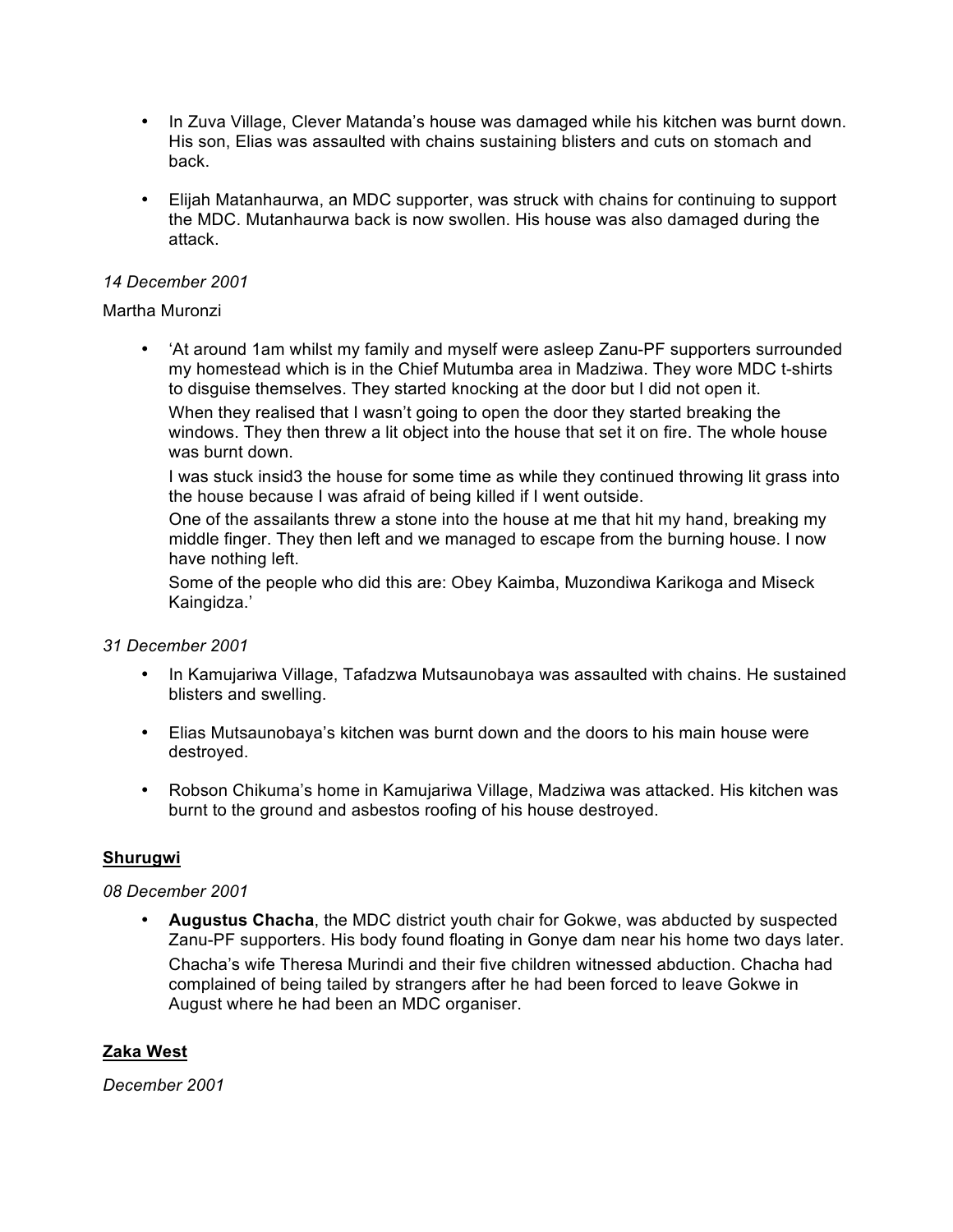- Five unnamed MDC members were arrested for campaigning for the MDC and later released.
- Arnold Chirwa, of the MDC, was assaulted by armed soldiers. He has since fled the area. Heavily armed soldiers and Zanu-PF militias were deployed in Zaka and were patrolling the area looking for MDC supporters. Army officials were quoted as saying that the soldiers were in the area on a long-range exercise where they are testing new equipment.

# *06 December 2001*

- MDC's losing candidate in the June 2000 parliamentary elections, Richard Patrick Mugwagwa, was assaulted at Padare Business Centre in Jerera for his political allegiance by heavily armed soldiers. He was made to lie in the mud while the assault took place. Mugwagwa sustained head injuries and was treated at Jerera Clinic.
- Misheck Marava, Jerifanos Kahuni and Johannes Chongore of the MDC were abducted and severely beaten by members of the Zanu-PF youth brigade. Marava sustained injuries all over his body, while Kahuni could hardly walk. Both of them were treated at St. Anthony's Mission Hospital. At time of report Chongore was still missing.

### *27 December 2001*

Fifteen unnamed MDC supporters were kidnapped by Zanu-PF suppoirters, severely beaten and later released. The attack was lead by Eddy Munjana, the headman for the area.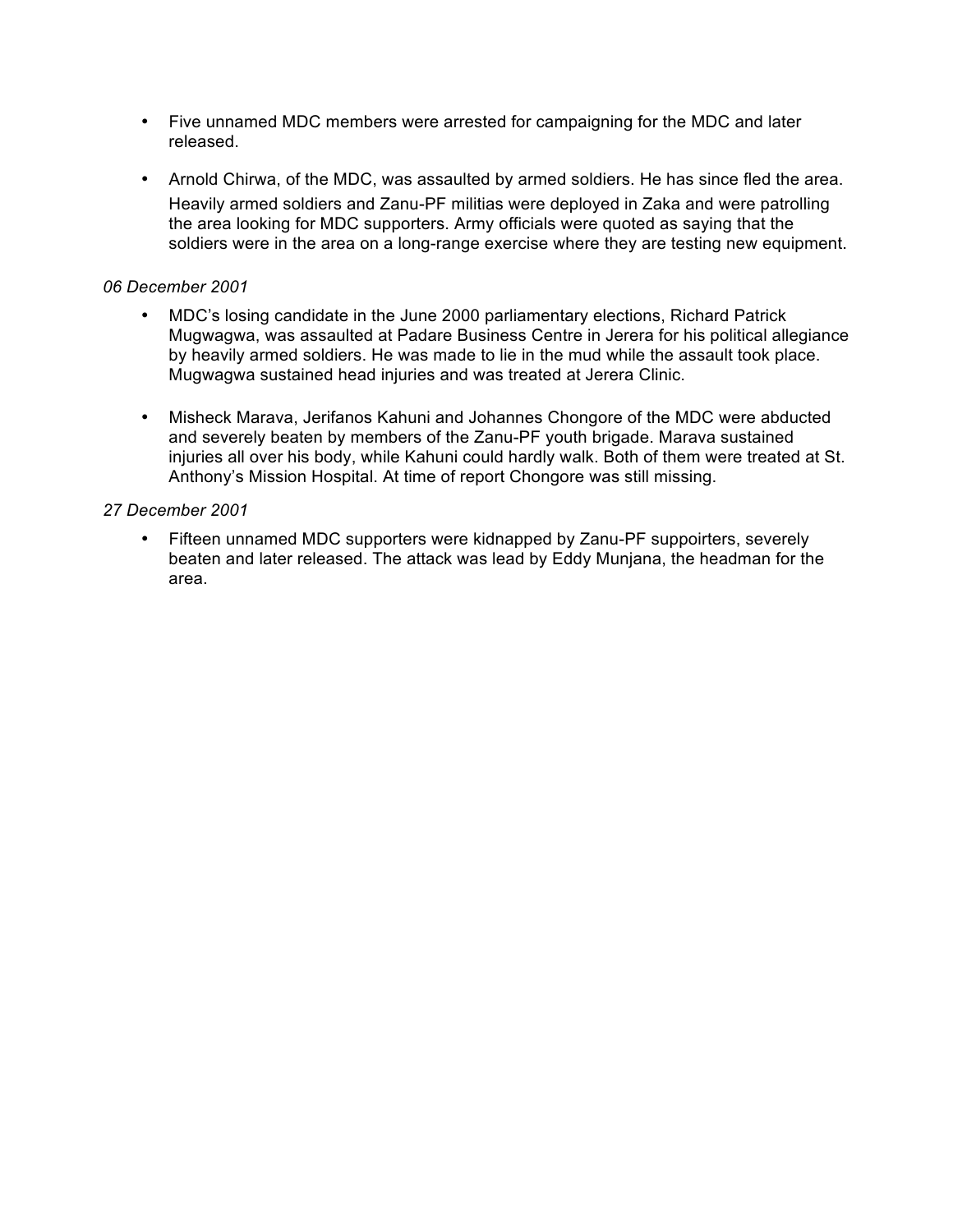Full alphabetical list of reported deaths related to political violence January to November 2001

**Name, (**Political Affiliation), Date of Death, Province, Constituency

- **1. CHACHA, Augustus**, (MDC), 08 December 2001, Midlands, Shurugwi
- **2. CHAMBATI, Milton**, (MDC), 20 December 2001, Mashonaland West, Hurungwe East
- **3. CHEMVURA, Lameck**, 24 November 2001, Manicaland, Makoni East
- **4. CHIHUMBIRI, Eswat** (Zanu (PF), 23 March 2001, Mashonaland Central, Muzarabani
- **5. CHIKWENYA, Richard Dzokurasa** (MDC), I May 2001, Manicaland, Buhera North
- **6. CHIRIMA, Robson Tinarwo** (MDC), March 2001, Mashonaland Central, Muzarabani
- **7. CHITEMRERE., Mhondiwa**, (MDC), 30 October 2001, Mashonaland East, Murehwa South
- **8. COBBET, Robert Fenwick** (commercial farmer), 6 August 2001, Midlands, Kwekwe
- **9. DHLIWAYO, Willis**, (ZNLWVA), 25 December 2001, Manicaland, Chipinge North
- **10.DUMUKANI, Zondani,** (farmworker) 9 June 2001, Harare, Mbare East
- **11.GWENZI, Gilson** (MDC), 27 July 2001 (assaulted in June), Mashonaland Central, Mwenezi
- **12.KANOMERA, John** (MDC), 3 July 2001, Harare, Hatfield (Epworth)
- **13.KATEMA, Thomas**, (MDC), 2 August 2001, Harare
- **14.LUPHAHLA, Limukani,** (Zanu-PF), 29 October 2001, Matabeleland North, Lupane
- **15.MADZVIMBO, Fanuel**, (resettled farmer), 16 September 2001, Mashonaland East, Hwedza
- **16.MUGODOKI, Micheal**, (farm security guard), 6 December 2001, Mashonalnd Esat, Chikomba
- **17.MANYAME, Ropafadzo**, (MDC), 16 January 2001, Masvingo, Bikita West
- **18.MAPENZAUSWA, Phibion** (resettled farmer), 14 July 2001, Manicaland, Mutare **West**
- **19.MATARUSE, Peter** (MDC), March 2001, Mashonaland Central, Muzarabani **20.MATEMA, Hilary** (MDC), 15 October 2001, Mashonaland Central, Guruve South
- **21.MAZAVA, Felix**, (MDC), 11 September 2001, Mashonaland East, Chikomba
- **22.MIDZI, Trymore,** (MDC) 23 December 2001, Mashonaland Central, Bindura
- **23.MUKWELI, Vusimuzi**, (MDC), 9 September 2001, Midlands, Gokwe South
- **24.MUNANDISHE, Peter**, ( MDC), 22 July 2001, Mashonaland Central, Bindura
- **25.MUPESA, Ndonga** (MDC), 30 March 2001, Mashonaland Central, Muzarabani
- **26.MWANZA, Miseck**, (MDC), 4 May 2001, Mashonaland West, Zvimba North
- **27.NHEYA, Titus**, (MDC), 20 December 2001, Mashonaland West, Hurungwe East
- **28.NKALA, Cain,** (ZNLWVA), 5 November 2001, Bulawayo, Lobengula-Magwegwe
- **29.NYAMADZAWO, Alexio**, (resettled farmer) 15 September 2001, Mashonaland East, Hwedza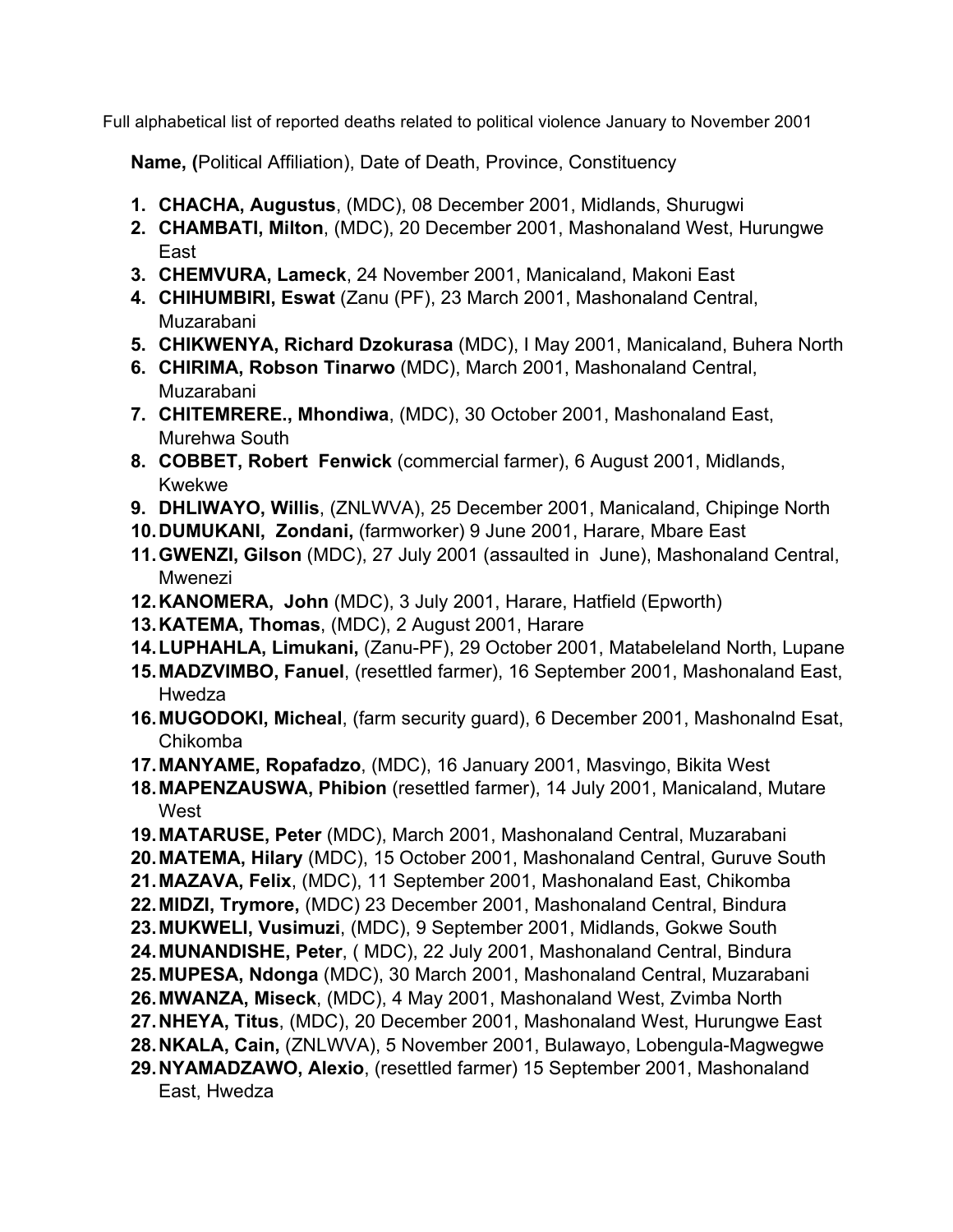- **30.NYAMBARE, Winnie**, (MDC), 18 May 2001, Mashonalnd Central, Guruve
- **31.NYATHI, Mbuso**, (ZNLWVA), 27 September 2001, Matabeleland North, Nkayi
- **32.NYIKA, James** (MDC), 3 July 2001, Harare, Hatfield (Epworth)
- **33.NYIKA, Rambisai**, (MDC), 24 December 2001, Midlands, Gokwe South
- **34.OLDS, Gloria**, (commercial farmer), 04 March 2001, Matabeleland North, Bubi-Umguza.
- **35.RUKARA, Kufa,** (MDC), 19 November 2001, Midlands, Silobela
- **36.SIKELE, Johannes/Felix,** (resettled farmer), 11 November 2001, Masvingo, Chiredzi South
- **37.SIKHUCHA, Ravengai,** (MDC), 10 November 2001, Midlands, Mberengwa East
- **38.ZIWENI, Osbon,** (MDC) 18 September 2001, Masvingo, Bikita West
- **39.**Unnamed (MDC), April 2001, Mashonaland Central, Shamva
- **40.**Unnamed (2) (MDC supporters), May 2001, Mashonaland Central, Mount Darwin **South**
- **41.**Unnamed (2) (Zanu-PF), 11 September 2001, Mashonaland East, Seke
- **42.**Unnamed (MDC), 6 September 2001, Bulawayo, Nkulumane
- **43.**Unnamed (farm worker), 15 September 2001, Mashonaland East, Hwedza
- **44.**Unnamed (game scout), 05 October 2001, Masvingo, Bikita East
- **45.** Unnamed (2) (MDC supporters) 2 November 2001, Mashonaland Central, Bindura

Total of 48 deaths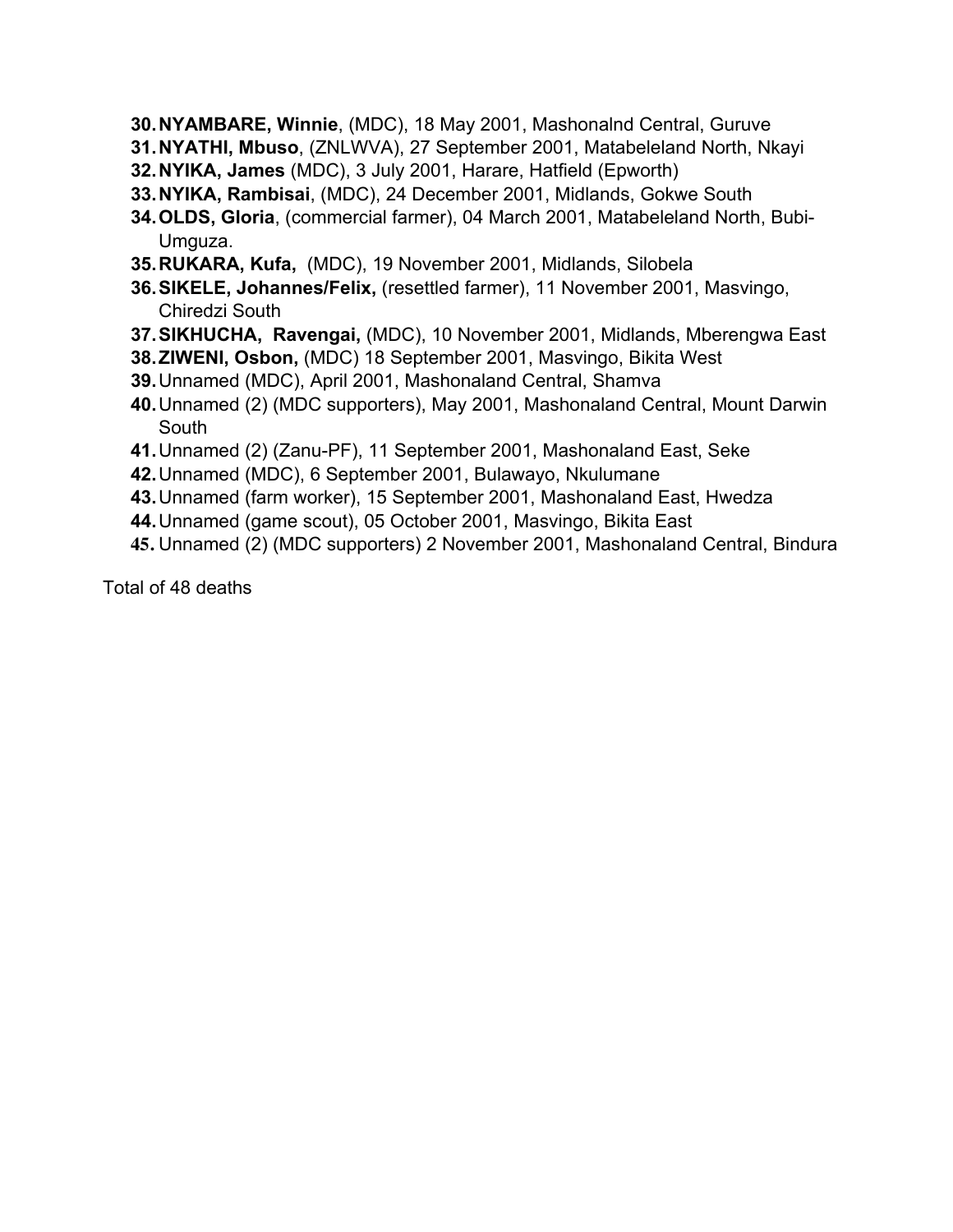# **Background**

The MDC is contesting the outcome of last June's parliamentary elections in many constituencies that resulted in the victory of the ZANU (PF) candidate. The MDC has filed 41 cases from constituencies across Zimbabwe. ZANU (PF) is likewise contesting the election result in only one constituency where the MDC won a parliamentary seat. Trials began 12 February 2001.

Human rights abuses have been reported in all cases that have appeared before the High Court. Some of the victims seen by the HRLU (Human Rights Legal Unit) during March 2001 were victims of political violence that occurred when they returned home after testifying in the election challenges. The violence, which has mainly implicated ZANU (PF) supporters, but has also implicated some MDC supporters, is being used as a tool to intimidate people who had testified at the High Court. The intimidation continues to instil such fear that witnesses consider not testifying and in some cases have to be subpoenaed.

Many victims were forced from their homes because of an extreme fear of victimization and repeated intimidation. Victims are often forced to look for alternative housing and many are forced to live with family or friends elsewhere in the country. Most victims report beatings as the main form of torture.

Some victims seen by the HRLU were victims of other political violence, torture and ongoing intimidation in several constituencies.

Political violence has been reported in the following constituencies: Beitbridge, Bikita West, Bindura, Bubi-Umguza, Buhera, Bulawayo, Bulilima-Mangwe, Chegutu, Chikomba, Chimanimani, Chinhoyi, Chipinge North, Chiredzi, Gokwe, Goromonzi, Gweru, Harare, Hurungwe West, Hwange, Hwedza, Kariba, Karoi, Kwekwe, Mabvuku, Makonde, Makoni East, Makoni West, Marondera, Masvingo North, Matabeleland South, Matobo, Mazowe West, Mberengwe East, Mount Darwin, Murehwa, Mutare, Mutoko, Muzarabani, Mwenezi, Nkavi, Raffingora, Ruwa, Seke, Shamva, Shurugwi, Tsholotsho and Zvimba.

The Clemency Order handed down by the President in October 2000, which declared that only those involved in political violence that resulted in murder or rape could be prosecuted, clearly has had serious effects. Police have taken little action to protect persons against political violence and in many cases, according to victims, refuse to take statements from MDC supporters. Some victims refrain from making reports to the police out of fear of further victimization often because of a perceived link between the assailants and members of law enforcement agencies. The police, as evidenced by statements of victims, have shown little intention of taking the reported matters seriously or investigating them with diligence.

It is urgent that the Zimbabwean government takes steps to ensure a climate of peaceful political competition. It is also imperative that the government ensures that the rule of law is restored, and criminal charges are brought against all alleged perpetrators, whatever their political affiliation.